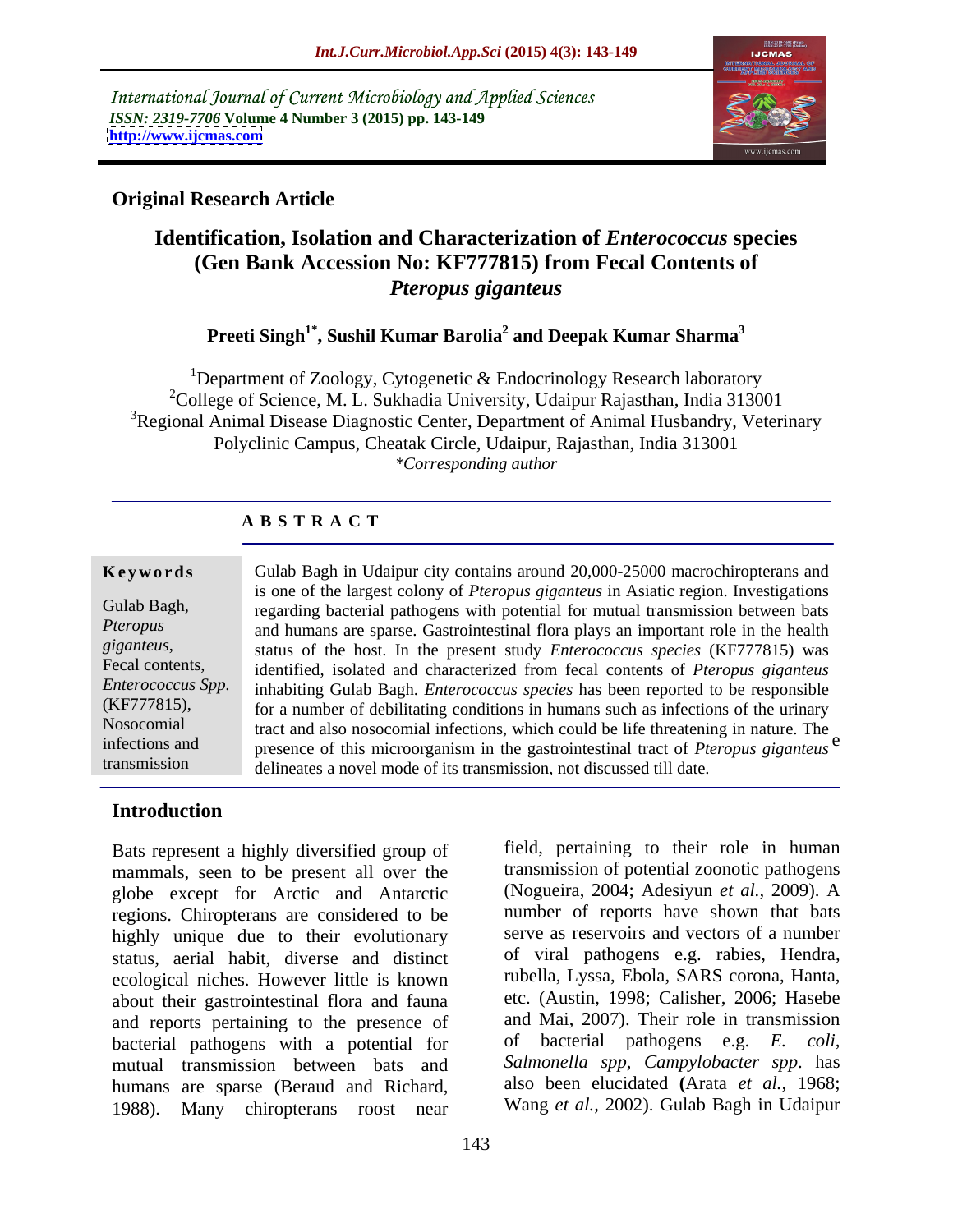city contains around 20,000-25000 (3) Experimental protocol for macrochiropterans and is one of the largest colony of *Pteropus giganteus* in Asiatic region. Hence in the presence study and effort was made to isolate, identify and its quality was evaluated on 1.2% characterize bacteria from fecal contents of *Pteropus giganteus* an inhabitant of Gulab high-molecular weight DNA was Bagh, Udaipur India, so as to correlate the role of these organisms as reservoirs in

Samples of fecal matter were collected in the month of March 2013, from Gulab Bagh, in Udaipur city of Southern Rajasthan India. Care was taken to avoid contamination with environmental bacterial species, hence these were placed immediately inside sterile plastic containers and were later processed in laboratory for subsequent culture. Some portion of faeces was also preserved in laboratory at  $4^0C$  for further utilization.

## **(2) Isolation of bacterial species:-**

Fecal pellets were dissolved in soluble sterile buffers and cultured in nutrient medium in the laboratory using the kits which were purchased from Sisco Research Laboratory Pvt. Ltd. Mumbai, India (NM011 Nutrient Medium). Serial dilutions of saline samples were used for bacterial isolation on nutrient agar media. For isolation, each sample was separately incubated aerobically for 24 hours at  $37^0C$ . A total of 18 isolates were obtained by random selection from different colonies.<br>All the los frame was sequenced and Identification of Bacterial species was done as per the technique of "Bergey's manual of Determinative Bacteriology" (Bergey, 1994) website by using BLAST and the and also from "Experiments microbiology, Plant Pathology and Biotechnology Fourth<br>Edition", (Aneja, 2003). Edition", (Aneja, 2003).

## **(3) Experimental protocol for identification of bacterial species:-**

- 1. DNA was isolated from the culture and its quality was evaluated on 1.2% Agarose Gel where a single band of high-molecular weight DNA was observed (Fig. 1).
- transmission of bacterial pathogens.<br>2. Fragment of 16S rDNA gene was<br>amplified by PCR from the above **Materials and Methods** isolated DNA. A single discrete PCR **(1) Sample collection:-** when resolved on agarose gel (Fig. 1). 2. Fragment of 16S rDNA gene was amplified by PCR from the above amplicon band of 1500 bp was observed
	- 3. The PCR amplicon was purified to remove contaminants.
	- 4. Forward and reverse DNA sequencing reaction of PCR amplicon was carried out with 8F and 1492R primers using BDT v3.1 Cycle sequencing kit on ABI 3730xl Genetic Analyzer.
	- 5. Consensus sequence of 1287bp 16S rDNA gene was generated from forward and reverse sequence data using aligner software.
	- ${}^{0}C.$  the phylogenetic tree was constructed<br> ${}^{0}C.$  using MECA 4. 6. The 16S rDNA gene sequence was used to carry out BLAST with the nrdatabase of NCBI GenBank database. Based on maximum identity score, first ten sequences were selected and aligned, using multiple alignment software program, Clustal W. Distance matrix was generated using RDP database and using MEGA 4.
		- 7. The 16S rRNA gene was sequenced and the sequences were compared with the available gene sequences to NCBI species was obtained showed more than 100% similarity with the GeneBank sequences. Sequence data were aligned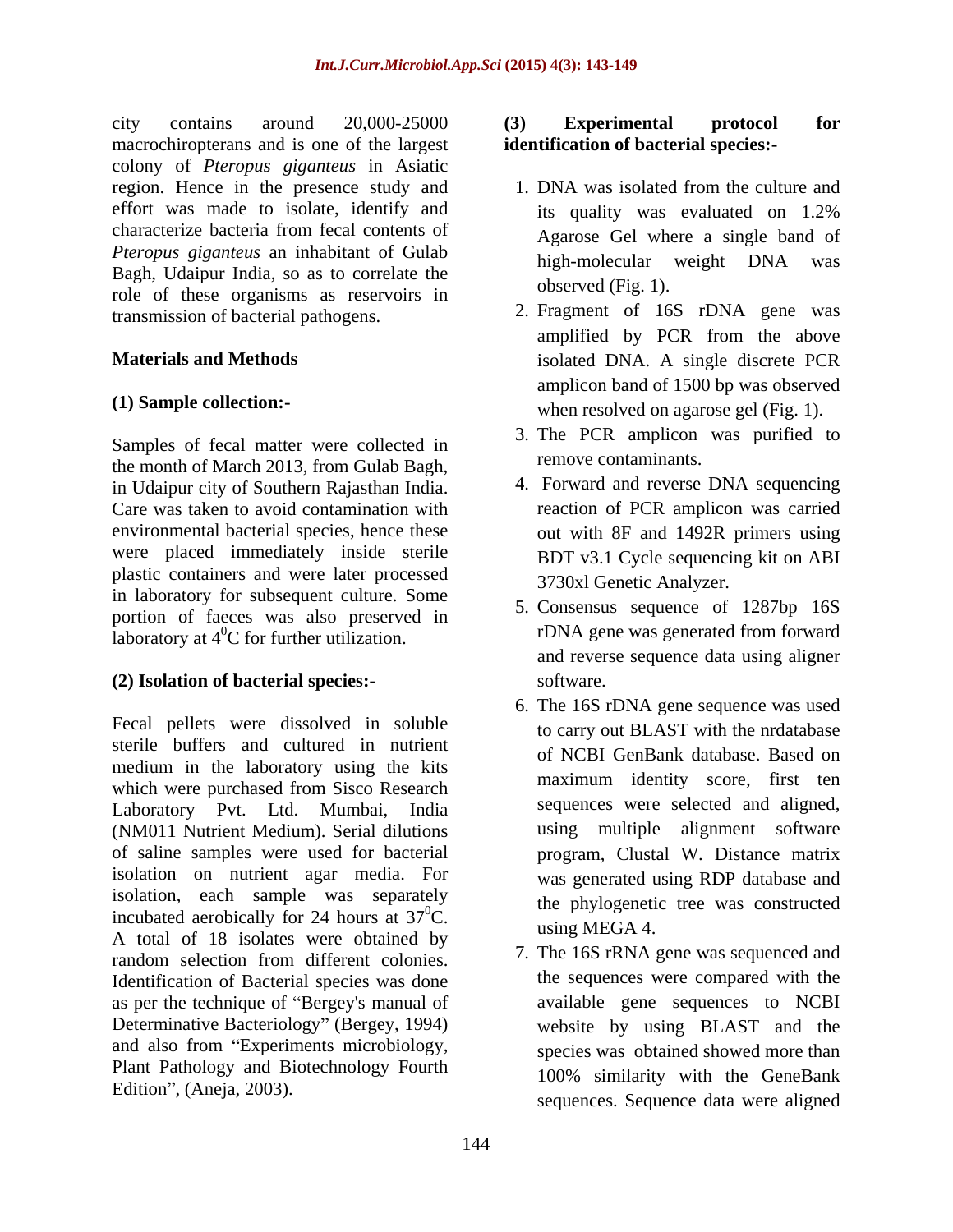and analyzed for finding the closest **Result and Discussion** homologs for the sample. Based on nucleotide homology and Phylogenetic *Enterococcus Spp.* (Accession No: KF777815) nearest homolog species was found to be *Enterococcus* **Enterococcus Extending to the** *Enterococcus* **Extending to Extending to Extending to Extending the Contract of Contract Contract on Contract Contract Contract Contract Contract Contract C** 

sequences of *Enterococcus* spp. isolated *giganteus*. The other known related<br>3. Information about other close

The evolutionary history of KF777815 was (Table 1, 2). inferred using the Neighbor-Joining method (Saitou and Nei, 1987). The bootstrap consensus tree inferred from 500 replicates taken to represent the evolutionary history of the taxa analyzed (Felsenstein, 1985). Branches corresponding to partitions could act as long-distance vectors for several produced in less than 50% bootstrap infectious agents (Preeti *et al.*, 2012). replicates were collapsed. The percentage of replicate trees in which the associated taxa clustered together in the bootstrap test (500 replicates) has been shown next to the branches (Felsenstein, 1985). branches (Felsenstein, 1985). the city for home consumption. Many

The evolutionary distances were computed using the Kimura 2-parameter method (Kimura, 1980). These were in the units of the number of base substitutions per site Codon position included which were 1st+2nd+3rd+Noncoding. All position In the present study *Enterococcus spp.* containing gaps and missing data were (GenBank Accession Number KF777815),<br>eliminated from the dataset (Complete) was isolated characterized and identified eliminated from the dataset (Complete was isolated characterized and identified deletion option) There were a total of 1287 from facces of *Pteropus giganteus* deletion option). There were a total of 1287 positions in the final dataset. Phylogenetic analyses were conducted in MEGA4 India. Reports indicate *Enterococci* to be

## **Result and Discussion**

- analysis the sample was detected to be the *Enterococcus spp.* (Fig. 5) (Gen The isolated culture was determined to be *Enterococcus spp.* (Fig. 3) (Gen Bank Accession Number: JQ680307.1), based on nucleotide homology and phylogenetic analysis.
- *spp.2010\_Ileo\_MS\_XVIIIb* (Accession 2. Phylogenetic tree (Fig. 2) was<br>constructed using the 16s rRNA Number: JQ680307.1)<br>
Sequences of *Enterococcus spp*. 8. Phylogenetic tree  $(Fig. 2)$  was sequences of *Enterococcus spp*. constructed using the 16s rRNA settled in the constructed using the 16s rRNA from the fecal matter *Pteropus*  Phylogenetic tree (Fig. constructed using the 16s rRNA sequences of *Enterococcus spp*. isolated from the of fecal matter *Pteropus giganteus*. The other known eleven related species of KF777815 are being indicated in parentheses.
	- species of KF777815 are being 3. Information about other close indicated in parentheses.<br>determined from the Alignment View 3. Information about other close homologs for the microbe was determined from the Alignment View (Table 1, 2).

There has been an enhanced awareness and increased scientific interest in the role of chiropteran species in transmittance of various microbial diseases. Migratory bats infectious agents (Preeti *et al.,* 2012). *Pteropus giganteus* the organism of interest in the present study colonizes Gulab Bagh region in Udaipur city. This area is near the lake Pichola from where water is supplied to citizens take bath in it and its water is used for human intake. In the evenings, thousands of these bats swarm over the lake and city. Their excreta may therefore contribute to the spread of zoonotic agents.

(Tamura *et al.,* 2007). Gram-positive bacteria that can survive (GenBank Accession Number KF777815), was isolated characterized and identified from faeces of *Pteropus giganteus* Inhabiting Gulab Bagh of Udaipur city harsh adverse conditions in nature. These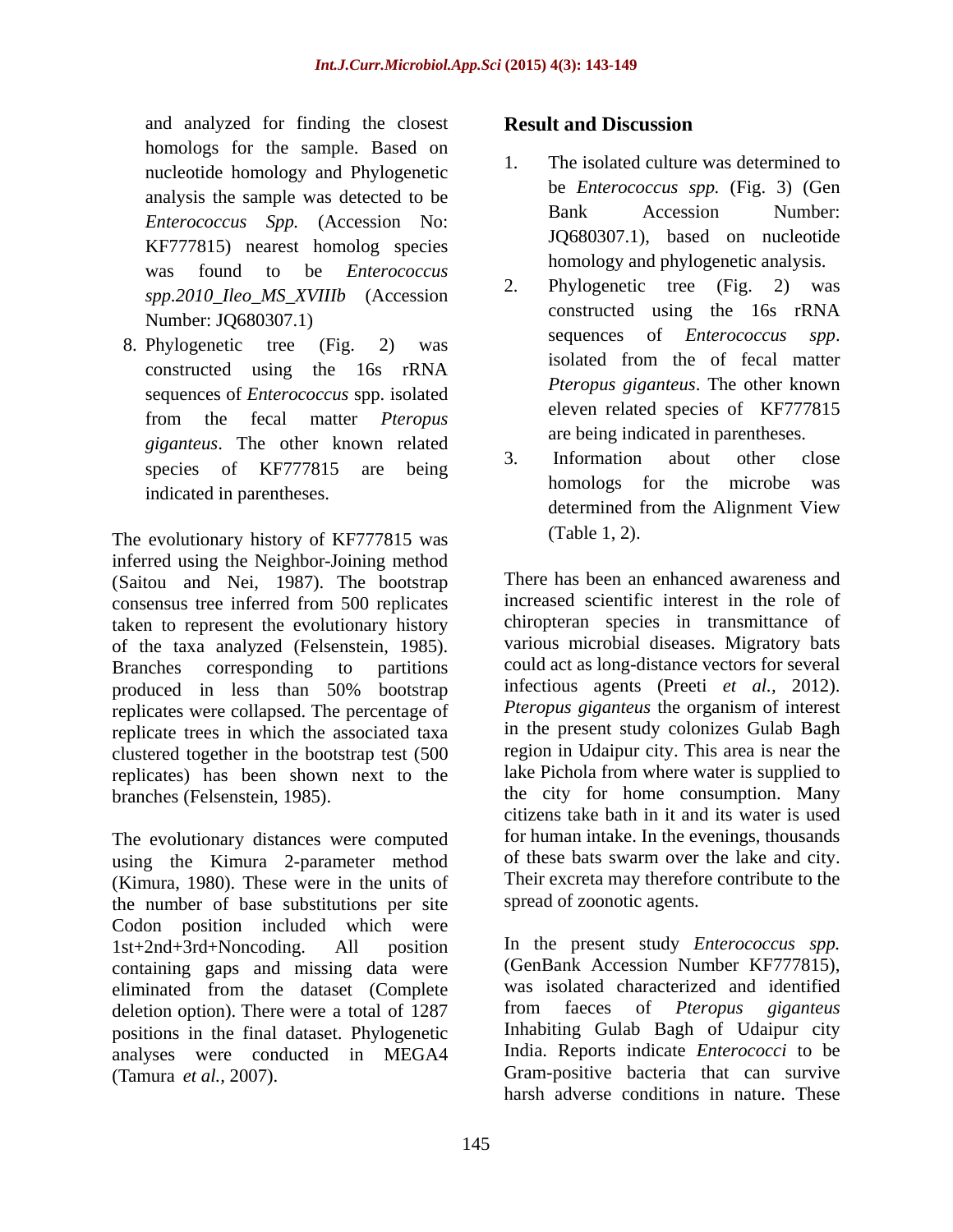human and animal infections e.g. these are known to colonize the gastrointestinal and motile. While there are over 15 species of the *Enterococcus* genus, 80–90% of clinical for futuristic experimental designs. isolates are *E. faecalis* (Gilmore, 2002).

can be found in soil, water, and plants. Some *Enterococci* typically form short chains or strains are used in the manufacture of foods, are arranged in pairs. However, under whereas others are the cause of serious certain growth conditions, they elongate and appear cocobacillary.

genital tracts of humans (Pinus and Muller, This bacterium has been reported to cause 1980). These are associated with both nosocomial infections, which could also be community and hospital acquired infections. life threatening in nature (Nogueira, 2004; *Enterococci* can grow at a temperature range Adesiyun *et al.,* 2009). Till date their role as of 10 to 42°C and in environments with vectors of life threatening pathogens has not broad pH values. Some are known to be been ascertained. This study has generated a base line data which could serve as a model for futuristic experimental designs.

| <b>Accession</b> | <b>Description</b>                           |              | <b>Query</b> E |                                                                    | <b>Max</b> |
|------------------|----------------------------------------------|--------------|----------------|--------------------------------------------------------------------|------------|
| KC465417.1       | <i>Enterococcus faecalis strain SK23.001</i> | 2377         | 100%           | 0.0                                                                | 100%       |
| JQ680311.1       | Enterococcus sp. 2010_Ileo_MS_XVIIIf         |              | 100%           | $\vert 0.0 \vert$                                                  | 100%       |
| JQ680309.1       | Enterococcus sp. 2010_Ileo_MS_XVIIId         |              | 100%           | $0.0$ 100%                                                         |            |
| JQ680307.1       | Enterococcus sp. 2010_Ileo_MS_XVIIIb         |              | 100%           | $0.0$ 100%                                                         |            |
| JQ680280.1       | Enterococcus sp. 2010_Ileo_MS_XIVe           |              | 100%           | $\perp$ 0.0                                                        | 100%       |
| JQ680279.1       | Enterococcus sp. 2010_Ileo_MS_XIVd           | $12377$ 2377 | 100%           | $0.0$ 100%                                                         |            |
| JQ680278.1       | Enterococcus sp. 2010_Ileo_MS_XIVc           |              |                | $100\%$ 0.0 100\%                                                  |            |
| JQ680217.1       | Enterococcus sp. 2010_Ileo_MS_IVa            | 23 I I       | 100%           | $0.0$ 100%                                                         |            |
| JQ680265.1       | Enterococcus sp. 2010_Ileo_MS_XIIb           | 2377 2377    | 100%           | $\begin{array}{ c c c c c } \hline 0.0 & 100\% \hline \end{array}$ |            |
| JQ680264.1       | Enterococcus sp. 2010_Ileo_MS_XIIa           |              |                | $100\%$ 0.0 100\%                                                  |            |

**Table.1** Distance matrix based on nucleotide sequence homology of KF777815.1

**Table.2** Sequences producing significant alignments distance matrix

| KF777815.1        |                     | 0.000 C                                                     | 0.000 0.000             |       | 0.000 | 0.000                                                                     | $\vert$ 0.000 0.000 0.00                   | <u>0.00</u> |
|-------------------|---------------------|-------------------------------------------------------------|-------------------------|-------|-------|---------------------------------------------------------------------------|--------------------------------------------|-------------|
| KC465417.1        | 0.000               |                                                             |                         |       |       | $[0.000]$ $[0.000]$ $[0.000]$ $[0.000]$ $[0.000]$ $[0.000]$               |                                            | 0.00        |
| JQ680311.1        | 0.000               | 0.000                                                       | $0.000$ $0.000$ $0.000$ |       |       | $\vert$ 0.000 $\vert$ 0.000 $\vert$ 0.000 $\vert$ 0.00 $\vert$            |                                            | 0.00        |
| <b>JQ680309.1</b> | 0.000               | 0.000 0.000                                                 |                         | 0.000 |       | $[0.000]$ $[0.000]$ $[0.000]$ $[0.000]$                                   |                                            | 0.000       |
| JQ680307.1        | $\vert 0.000 \vert$ | $\vert$ 0.000 0.000 0.000                                   |                         |       | 0.000 | $0.000$ 0.000 0.000 0.000 0.000                                           |                                            |             |
| JQ680280.1        | 0.000               | $\vert$ 0.000 0.000 0.000 0.000                             |                         |       |       | 0.000                                                                     | $\vert 0.000 \vert 0.000 \vert 0.00 \vert$ | 0.00        |
| JQ680279.1        |                     | $[0.000]$ $[0.000]$ $[0.000]$ $[0.000]$ $[0.000]$           |                         |       |       |                                                                           | $0.000 \mid 0.000 \mid 0.00 \mid$          | 0.00        |
| JQ680278.1        |                     | $[0.000]$ $[0.000]$ $[0.000]$ $[0.000]$ $[0.000]$ $[0.000]$ |                         |       |       |                                                                           | 0.000 0.00                                 | 0.00        |
| JQ680217.1        |                     | 0.000                                                       |                         |       |       | $\vert$ 0.000 0.000 0.000 0.000 0.000 0.000                               | $\mid$ 0.00                                | 0.00        |
| JQ680265.1        |                     | 0.000                                                       |                         |       |       | $($ 0.000 $($ 0.000 $($ 0.000 $($ 0.000 $($ 0.000 $($ 0.000 $($ 0.000 $($ |                                            | 0.000       |
| JQ680264.1        |                     | 0.000                                                       | $0.000$ 0.000 0.000     |       |       | 0.000                                                                     | $\vert 0.000 \vert 0.000 \vert 0.00 \vert$ |             |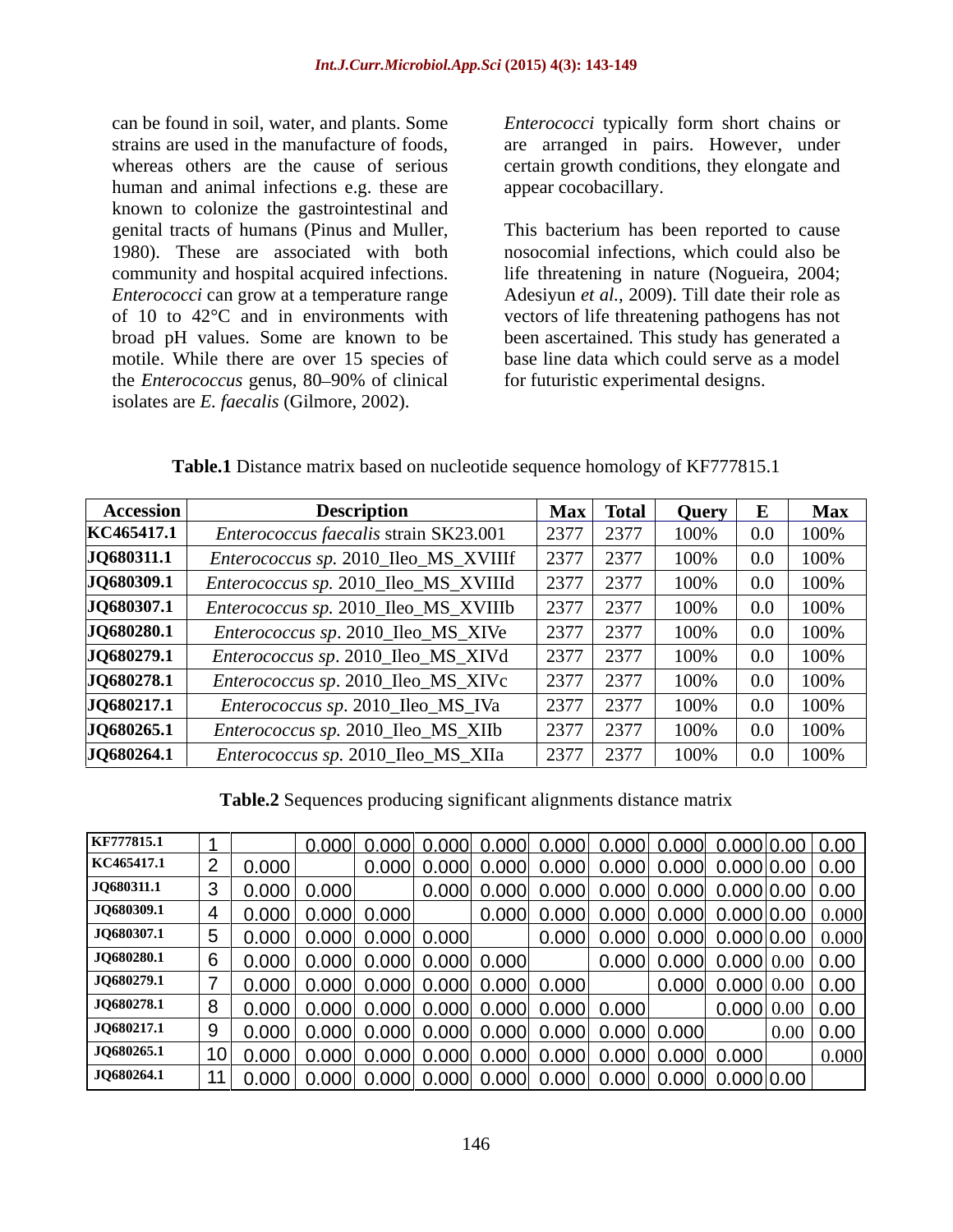### *Int.J.Curr.Microbiol.App.Sci* **(2015) 4(3): 143-149**

**Fig.1** Gel Image of 16SrDNA amplicon



The arrow shows the presence of 1500 bp band Lane 1:16S rRNA amplicon Lane 2: DNA marker

**Fig.2** Phylogenetic Tree showing evolutionary relationships of 11 taxa

## **Phylogenetic Tree:**

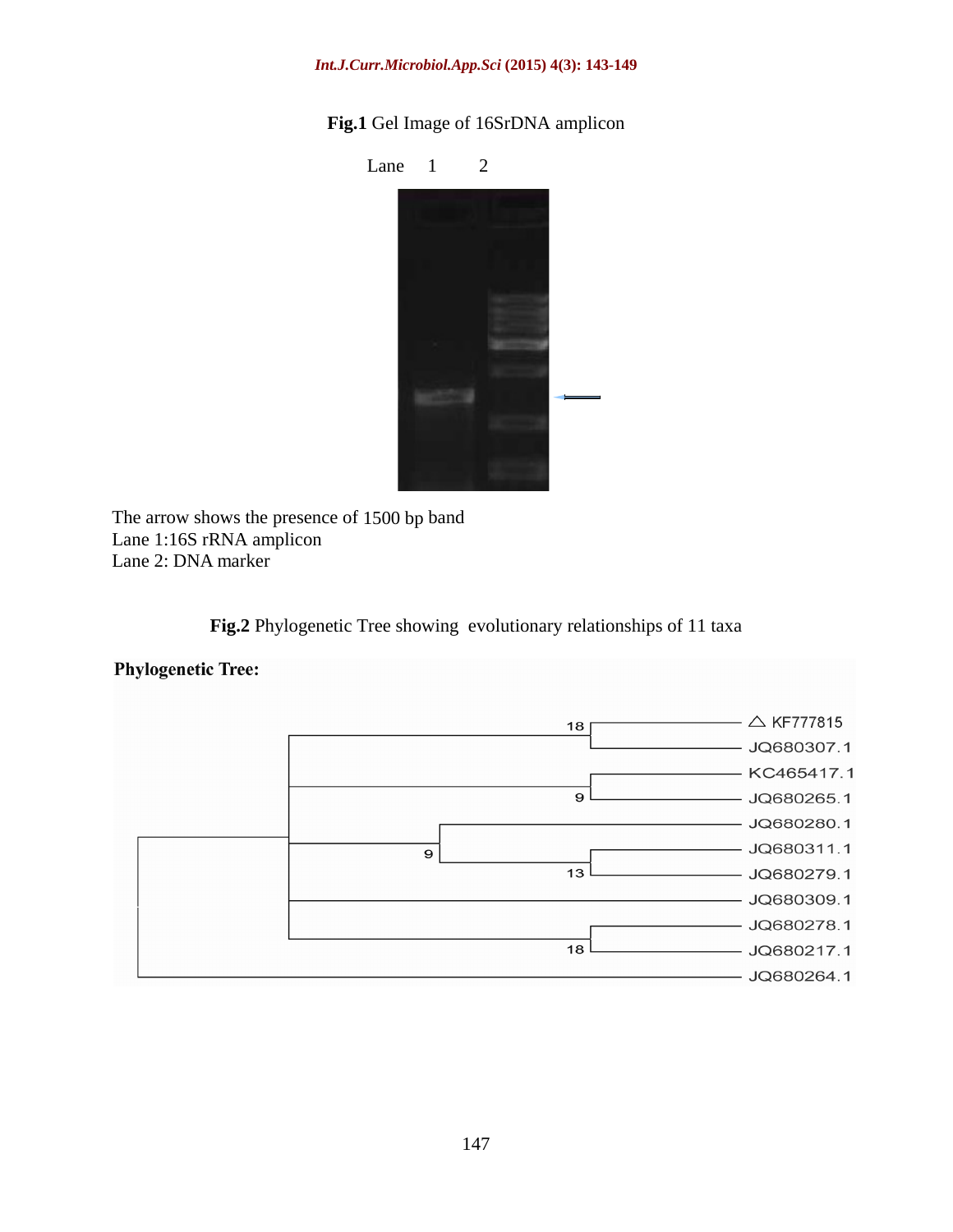**Fig.3** Slide Smear showing the presence of Enterococcus Spp.(100 X magnification)



- Adesiyun, A.A., Johnson, A.T., Thompson, pathogens from bats in Trinidad *J. Wildlife Dis.,* 45(4): 952–961. 810.
- 
- Barth Raj, Grecian, M. 1968. *Salmonella* and *Shigella* infections in
- Austin, C. 1998. Bats and rabies zoonoses, disease transmission, pets, disease *Health*, 35: 51–53.
- Bergey's, D.H. 1994. Bergey's manual of Springer, New York. Mol. Evol., 16: 111–120.
- Calisher, C.H. 2006. Recent recognition of
- **References** Cassel-Beraud, A.M., Richard, C. 1988. The N.N. 2009. Isolation of enteric *pumila* in Madagascar. *Bull. Soc.* Aerobic intestinal flora of the microchiropterans bat *Chaerephon Pathol. Exot. Filiales.,* 81(5): 806 810.
- Aneja, K.R. 2003. Experiments in Felsenstein, J. 1985. Confidence limits on microbiology, plant pathology and phylogenies an approach using the biotechnology. New Age bootstrap. Evolution, 39: 783–791. bootstrap. *Evolution*, 39: 783-791.
- International Publication, 4<sup>th</sup> Rev. Gilmore, M.S. 2002. The *Enterococci*: edn. New Delhi, India. pathogenesis, molecular biology, and Arata, A.A., Vaughn, J.B., Newell, K.W., antibiotic resistance. American Society for Microbiology Press, Washington, DC.
	- bats in selected areas of Columbia. Hasebe, F. Mai, 2007. Surveillance of bats Amer. J. Trop. Med. Hyg., 17: 92–95. as reservoir host of emerging zoonotic in Vietnam. *Trop. Med. Health,* 35: 51–53.
	- control. *J. Am. Vet. Med. Assoc.,* 213 Kimura, M. 1980. A Simple method for (9): 1323–1325. The estimating evolutionary rate of base Determinative Bacteriology. studies of nucleotide sequences. *J.* substitutions through comparative *Mol. Evol.,* 16: 111–120.
	- bats as reservoir hosts of emerging viruses. *Croat. J. Infect.,* 26: 149 bats Chiroptera, Stenodermatinae 155. **IDENTIFY** from western Amazonian. *Braz. Rev.* Nogueira, M.R. 2004. Gastrointestinal helminth parasitism in fruit-eating from western Amazonian. *Braz. Rev. Biol. Trop.,* 52(2): 387–392.